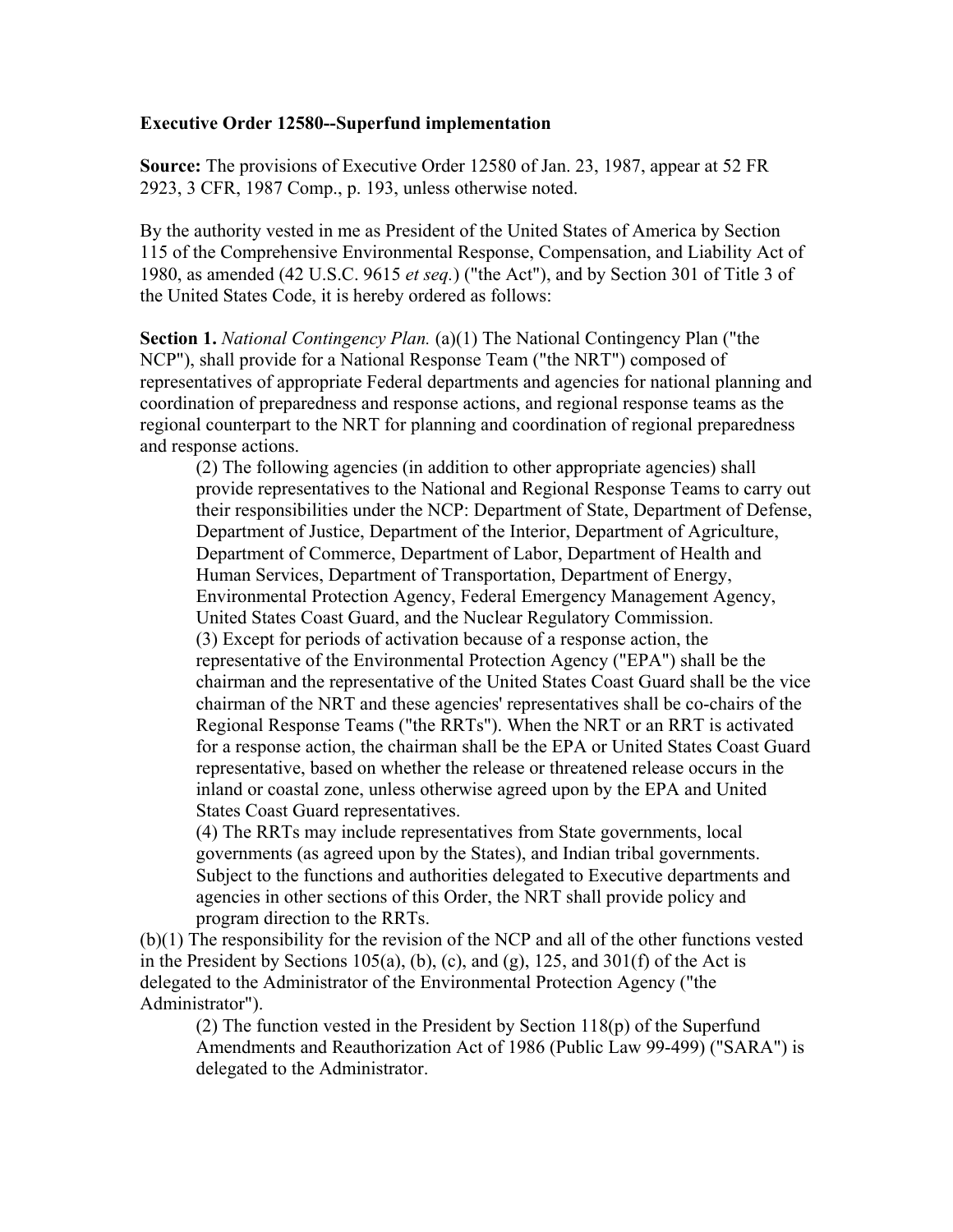(c) In accord with Section  $107(f)(2)(A)$  of the Act and Section 311(f)(5) of the Federal Water Pollution Control Act, as amended (33 U.S.C. 1321(f)(5)), the following shall be among those designated in the NCP as Federal trustees for natural resources:

- (1) Secretary of Defense;
- (2) Secretary of the Interior;
- (3) Secretary of Agriculture;
- (4) Secretary of Commerce;
- (5) Secretary of Energy.

(d) Revisions to the NCP shall be made in consultation with members of the NRT prior to publication for notice and comment. Revisions shall also be made in consultation with the Director of the Federal Emergency Management Agency and the Nuclear Regulatory Commission in order to avoid inconsistent or duplicative requirements in the emergency planning responsibilities of those agencies.

(e) All revisions to the NCP, whether in proposed or final form, shall be subject to review and approval by the Director of the Office of Management and Budget ("OMB").

**Sec. 2.** *Response and Related Authorities.* (a) The functions vested in the President by the first sentence of Section 104(b)(1) of the Act relating to "illness, disease, or complaints thereof" are delegated to the Secretary of Health and Human Services who shall, in accord with Section 104(i) of the Act, perform those functions through the Public Health Service.

(b) The functions vested in the President by Sections  $104(e)(7)(C)$ ,  $113(k)(2)$ ,  $119(e)(7)$ , and 121(f)(1) of the Act, relating to promulgation of regulations and guidelines, are delegated to the Administrator, to be exercised in consultation with the NRT. (c)(1) The functions vested in the President by Sections 104(a) and the second sentence of 126(b) of the Act, to the extent they require permanent relocation of residents, businesses, and community facilities or temporary evacuation and housing of threatened individuals not otherwise provided for, are delegated to the Director of the Federal Emergency Management Agency.

(2) Subject to subsection (b) of this Section, the functions vested in the President by Sections 117(a) and (c), and 119 of the Act, to the extent such authority is needed to carry out the functions delegated under paragraph (1) of this subsection, are delegated to the Director of the Federal Emergency Management Agency.

(d) Subject to subsections (a), (b) and (c) of this Section, the functions vested in the President by Sections 104(a), (b) and (c)(4),  $113(k)$ ,  $117(a)$  and (c), 119, and 121 of the Act are delegated to the Secretaries of Defense and Energy, with respect to releases or threatened releases where either the release is on or the sole source of the release is from any facility or vessel under the jurisdiction, custody or control of their departments, respectively, including vessels bare-boat chartered and operated. These functions must be exercised consistent with the requirements of Section 120 of the Act. (e)(1) Subject to subsections (a), (b), (c), and (d) of this Section, the functions vested in the President by Sections 104(a), (b), and (c)(4), and 121 of the Act are delegated to the heads of Executive departments and agencies, with respect to remedial actions for releases or threatened releases which are not on the National Priorities List ("the NPL") and removal actions other than emergencies, where either the release is on or the sole source of the release is from any facility or vessel under the jurisdiction, custody or control of those departments and agencies, including vessels bare-boat chartered and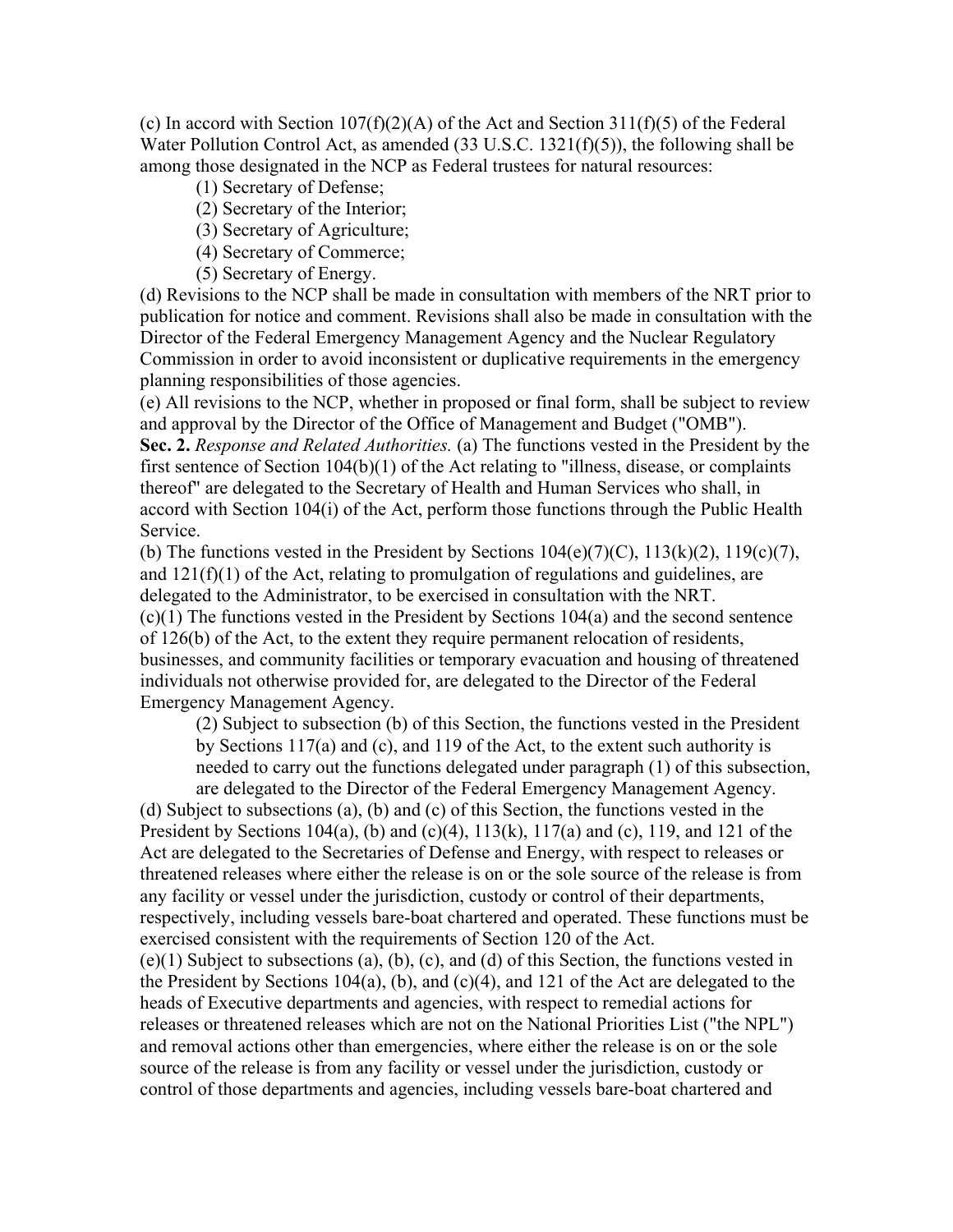operated. The Administrator shall define the term "emergency", solely for the purposes of this subsection, either by regulation or by a memorandum of understanding with the head of an Executive department or agency.

(2) Subject to subsections (b), (c), and (d) of this Section, the functions vested in the President by Sections  $104(b)(2)$ ,  $113(k)$ ,  $117(a)$  and (c), and 119 of the Act are delegated to the heads of Executive departments and agencies, with respect to releases or threatened releases where either the release is on or the sole source of the release is from any facility or vessel under the jurisdiction, custody or control of those departments and agencies, including vessels bare-boat chartered and operated.

(f) Subject to subsections (a), (b), (c), (d), and (e) of this Section, the functions vested in the President by Sections 104(a), (b) and (c)(4),  $113(k)$ ,  $117(a)$  and (c),  $119$ , and 121 of the Act are delegated to the Secretary of the Department in which the Coast Guard is operating ("the Coast Guard"), with respect to any release or threatened release involving the coastal zone, Great Lakes waters, ports, and harbors.

(g) Subject to subsections (a), (b), (c), (d), (e), and (f) of this Section, the functions vested in the President by Sections  $101(24)$ ,  $104(a)$ ,  $(b)$ ,  $(c)(4)$  and  $(c)(9)$ ,  $113(k)$ ,  $117(a)$  and  $(c)$ , 119, 121, and 126(b) of the Act are delegated to the Administrator. The Administrator's authority under Section 119 of the Act is retroactive to the date of enactment of SARA. (h) The functions vested in the President by Section  $104(c)(3)$  of the Act are delegated to the Administrator, with respect to providing assurances for Indian tribes, to be exercised in consultation with the Secretary of the Interior.

(i) Subject to subsections (d), (e), (f), (g) and (h) of this Section, the functions vested in the President by Section 104(c) and (d) of the Act are delegated to the Coast Guard, the Secretary of Health and Human Services, the Director of the Federal Emergency Management Agency, and the Administrator in order to carry out the functions delegated to them by this Section.

 $(i)(1)$  The functions vested in the President by Section 104(e)(5)(A) are delegated to the heads of Executive departments and agencies, with respect to releases or threatened releases where either the release is on or the sole source of the release is from any facility or vessel under the jurisdiction, custody or control of those departments and agencies, to be exercised with the concurrence of the Attorney General.

(2) Subject to subsection (b) of this Section and paragraph (1) of this subsection, the functions vested in the President by Section 104(e) are delegated to the heads of Executive departments and agencies in order to carry out their functions under this Order or the Act.

(k) The functions vested in the President by Section  $104(f)$ ,  $(g)$ ,  $(h)$ ,  $(i)(11)$ , and  $(i)$  of the Act are delegated to the heads of Executive departments and agencies in order to carry out the functions delegated to them by this Section. The exercise of authority under Section 104(h) of the Act shall be subject to the approval of the Administrator of the Office of Federal Procurement Policy.

**Sec. 3.** *Cleanup Schedules.* (a) The functions vested in the President by Sections 116(a) and the first two sentences of 105(d) of the Act are delegated to the heads of Executive departments and agencies with respect to facilities under the jurisdiction, custody or control of those departments and agencies.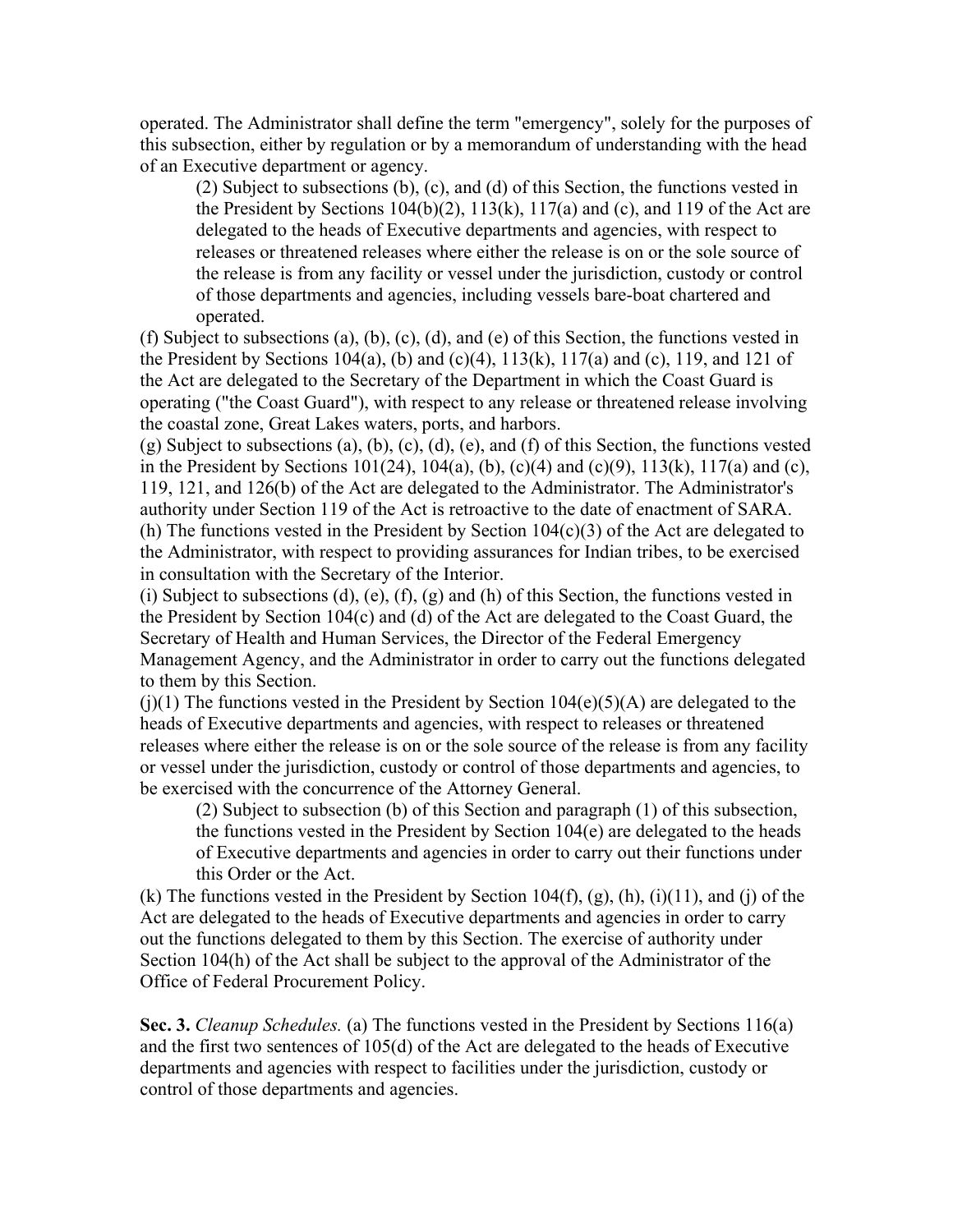(b) Subject to subsection (a) of this Section, the functions vested in the President by Sections 116 and 105(d) are delegated to the Administrator.

**Sec. 4.** *Enforcement.* (a) The functions vested in the President by Sections 109(d) and  $122(e)(3)(A)$  of the Act, relating to development of regulations and guidelines, are delegated to the Administrator, to be exercised in consultation with the Attorney General. (b)(1) Subject to subsection (a) of this Section, the functions vested in the President by Section 122 (except subsection  $(b)(1)$ ) are delegated to the heads of Executive departments and agencies, with respect to releases or threatened releases not on the NPL where either the release is on or the sole source of the release is from any facility under the jurisdiction, custody or control of those Executive departments and agencies. These functions may be exercised only with the concurrence of the Attorney General.

(2) Subject to subsection (a) of this Section, the functions vested in the President by Section 109 of the Act, relating to violations of Section 122 of the Act, are delegated to the heads of Executive departments and agencies, with respect to releases or threatened releases not on the NPL where either the release is on or the sole source of the release is from any facility under the jurisdiction, custody or control of those Executive departments and agencies. These functions may be exercised only with the concurrence of the Attorney General.

 $(c)(1)$  Subject to subsection (a) and  $(b)(1)$  of this Section, the functions vested in the President by Sections 106(a) and 122 of the Act are delegated to the Coast Guard with respect to any release or threatened release involving the coastal zone, Great Lakes waters, ports, and harbors.

(2) Subject to subsection (a) and (b)(2) of this Section, the functions vested in the President by Section 109 of the Act, relating to violations of Sections 103 (a) and (b), and 122 of the Act, are delegated to the Coast Guard with respect to any release or threatened release involving the coastal zone, Great Lakes waters, ports, and harbors.

 $(d)(1)$  Subject to subsections (a),  $(b)(1)$ , and  $(c)(1)$  of this Section, the functions vested in the President by Sections 106 and 122 of the Act are delegated to the Administrator.

(2) Subject to subsections (a),  $(b)(2)$ , and  $(c)(2)$  of this Section, the functions vested in the President by Section 109 of the Act, relating to violations of Sections 103 and 122 of the Act, are delegated to the Administrator.

(e) Notwithstanding any other provision of this Order, the authority under Sections 104(e)(5)(A) and 106(a) of the Act to seek information, entry, inspection, samples, or response actions from Executive departments and agencies may be exercised only with the concurrence of the Attorney General.

**Sec. 5.** *Liability.* (a) The function vested in the President by Section 107(c)(1)(C) of the Act is delegated to the Secretary of Transportation.

(b) The functions vested in the President by Section  $107(c)(3)$  of the Act are delegated to the Coast Guard with respect to any release or threatened release involving the coastal zone, Great Lakes waters, ports, and harbors.

(c) Subject to subsection (b) of this Section, the functions vested in the President by Section 107(c)(3) of the Act are delegated to the Administrator.

(d) The functions vested in the President by Section  $107(f)(1)$  of the Act are delegated to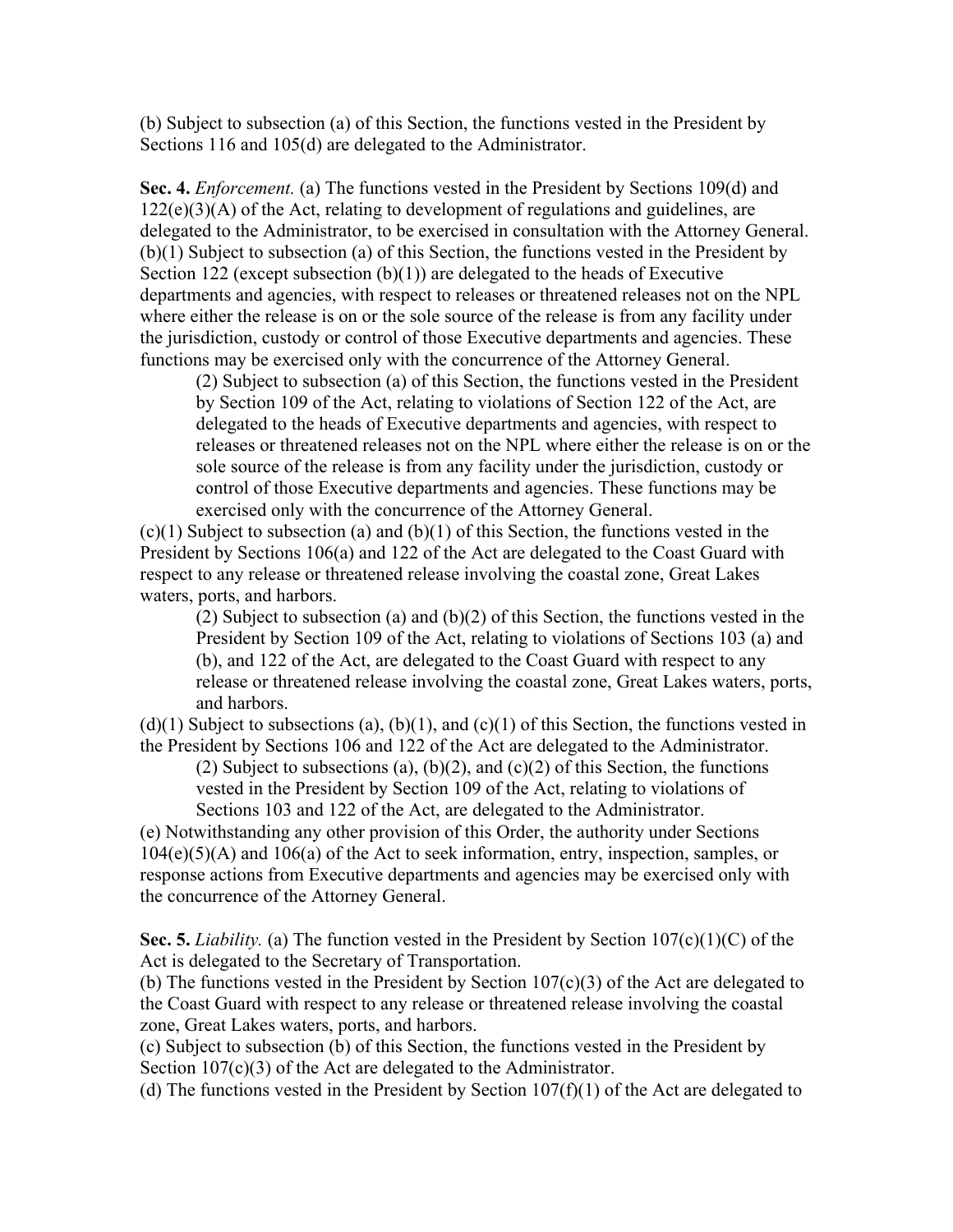each of the Federal trustees for natural resources designated in the NCP for resources under their trusteeship.

(e) The functions vested in the President by Section  $107(f)(2)(B)$  of the Act, to receive notification of the state natural resource trustee designations, are delegated to the Administrator.

**Sec. 6.** *Litigation.* (a) Notwithstanding any other provision of this Order, any representation pursuant to or under this Order in any judicial proceedings shall be by or through the Attorney General. The conduct and control of all litigation arising under the Act shall be the responsibility of the Attorney General.

(b) Notwithstanding any other provision of this Order, the authority under the Act to require the Attorney General to commence litigation is retained by the President. (c) The functions vested in the President by Section  $113(g)$  of the Act, to receive notification of a natural resource trustee's intent to file suit, are delegated to the heads of Executive departments and agencies with respect to response actions for which they have been delegated authority under Section 2 of this Order. The Administrator shall

promulgate procedural regulations for providing such notification.

(d) The functions vested in the President by Sections 310 (d) and (e) of the Act, relating to promulgation of regulations, are delegated to the Administrator.

**Sec. 7.** *Financial Responsibility.* (a) The functions vested in the President by Section  $107(k)(4)(B)$  of the Act are delegated to the Secretary of the Treasury. The Administrator will provide the Secretary with such technical information and assistance as the Administrator may have available.

(b)(1) The functions vested in the President by Section 108(a)(1) of the Act are delegated to the Coast Guard.

(2) Subject to Section 4(a) of this Order, the functions vested in the President by Section 109 of the Act, relating to violations of Section 108(a)(1) of the Act, are delegated to the Coast Guard.

(c)(1) The functions vested in the President by Section 108(b) of the Act are delegated to the Secretary of Transportation with respect to all transportation related facilities, including any pipeline, motor vehicle, rolling stock, or aircraft.

(2) Subject to Section 4(a) of this Order, the functions vested in the President by Section 109 of the Act, relating to violations of Section 108(a)(3) of the Act, are delegated to the Secretary of Transportation.

(3) Subject to Section 4(a) of this Order, the functions vested in the President by Section 109 of the Act, relating to violations of Section 108(b) of the Act, are delegated to the Secretary of Transportation with respect to all transportation related facilities, including any pipeline, motor vehicle, rolling stock, or aircraft.

 $(d)(1)$  Subject to subsection  $(c)(1)$  of this Section, the functions vested in the President by Section 108 (a)(4) and (b) of the Act are delegated to the Administrator.

(2) Subject to Section 4(a) of this Order and subsection (c)(3) of this Section, the functions vested in the President by Section 109 of the Act, relating to violations of Section 108 (a)(4) and (b) of the Act, are delegated to the Administrator.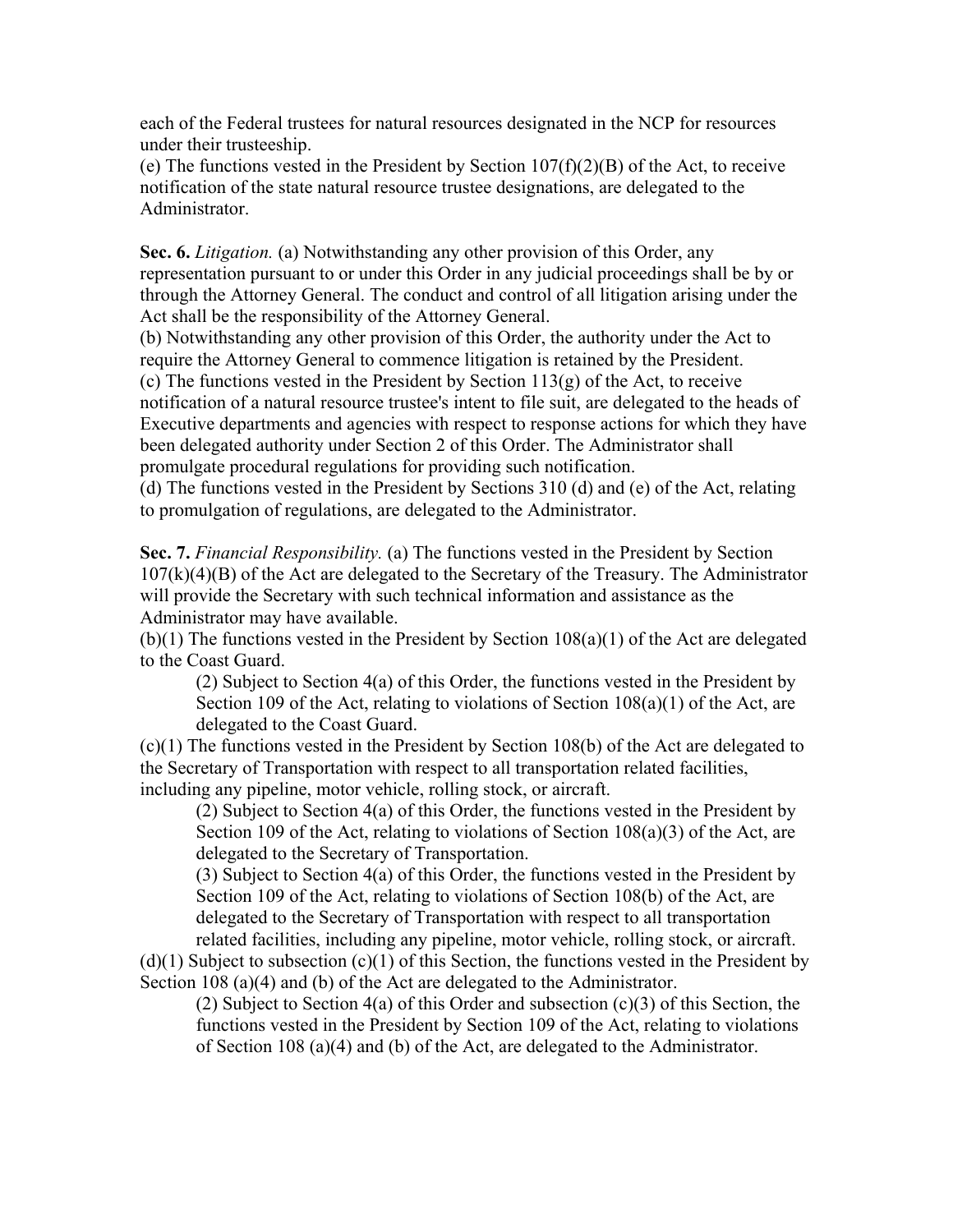**Sec. 8.** *Employee Protection and Notice to Injured.* (a) The functions vested in the President by Section 110(e) of the Act are delegated to the Administrator.

(b) The functions vested in the President by Section 111(g) of the Act are delegated to the Secretaries of Defense and Energy with respect to releases from facilities or vessels under the jurisdiction, custody or control of their departments, respectively, including vessels bare-boat chartered and operated.

(c) Subject to subsection (b) of this Section, the functions vested in the President by Section 111(g) of the Act are delegated to the Administrator.

**Sec. 9.** *Management of the Hazardous Substance Superfund and Claims.* (a) The functions vested in the President by Section 111(a) of the Act are delegated to the Administrator, subject to the provisions of this Section and other applicable provisions of this Order.

(b) The Administrator shall transfer to other agencies, from the Hazardous Substance Superfund out of sums appropriated, such amounts as the Administrator may determine necessary to carry out the purposes of the Act. These amounts shall be consistent with the President's Budget, within the total approved by the Congress, unless a revised amount is approved by OMB. Funds appropriated specifically for the Agency for Toxic Substances and Disease Registry ("ATSDR"), shall be directly transferred to ATSDR, consistent with fiscally responsible investment of trust fund money.

(c) The Administrator shall chair a budget task force composed of representatives of Executive departments and agencies having responsibilities under this Order or the Act. The Administrator shall also, as part of the budget request for the Environmental Protection Agency, submit to OMB a budget for the Hazardous Substance Superfund which is based on recommended levels developed by the budget task force. The Administrator may prescribe reporting and other forms, procedures, and guidelines to be used by the agencies of the Task Force in preparing the budget request, consistent with budgetary reporting requirements issued by OMB. The Administrator shall prescribe forms to agency task force members for reporting the expenditure of funds on a site specific basis.

(d) The Administrator and each department and agency head to whom funds are provided pursuant to this Section, with respect to funds provided to them, are authorized in accordance with Section 111(f) of the Act to designate Federal officials who may obligate such funds.

(e) The functions vested in the President by Section 112 of the Act are delegated to the Administrator for all claims presented pursuant to Section 111 of the Act.

(f) The functions vested in the President by Section 111(o) of the Act are delegated to the Administrator.

(g) The functions vested in the President by Section 117(e) of the Act are delegated to the Administrator, to be exercised in consultation with the Attorney General.

(h) The functions vested in the President by Section 123 of the Act are delegated to the Administrator.

(i) Funds from the Hazardous Substance Superfund may be used, at the discretion of the Administrator or the Coast Guard, to pay for removal actions for releases or threatened releases from facilities or vessels under the jurisdiction, custody or control of Executive